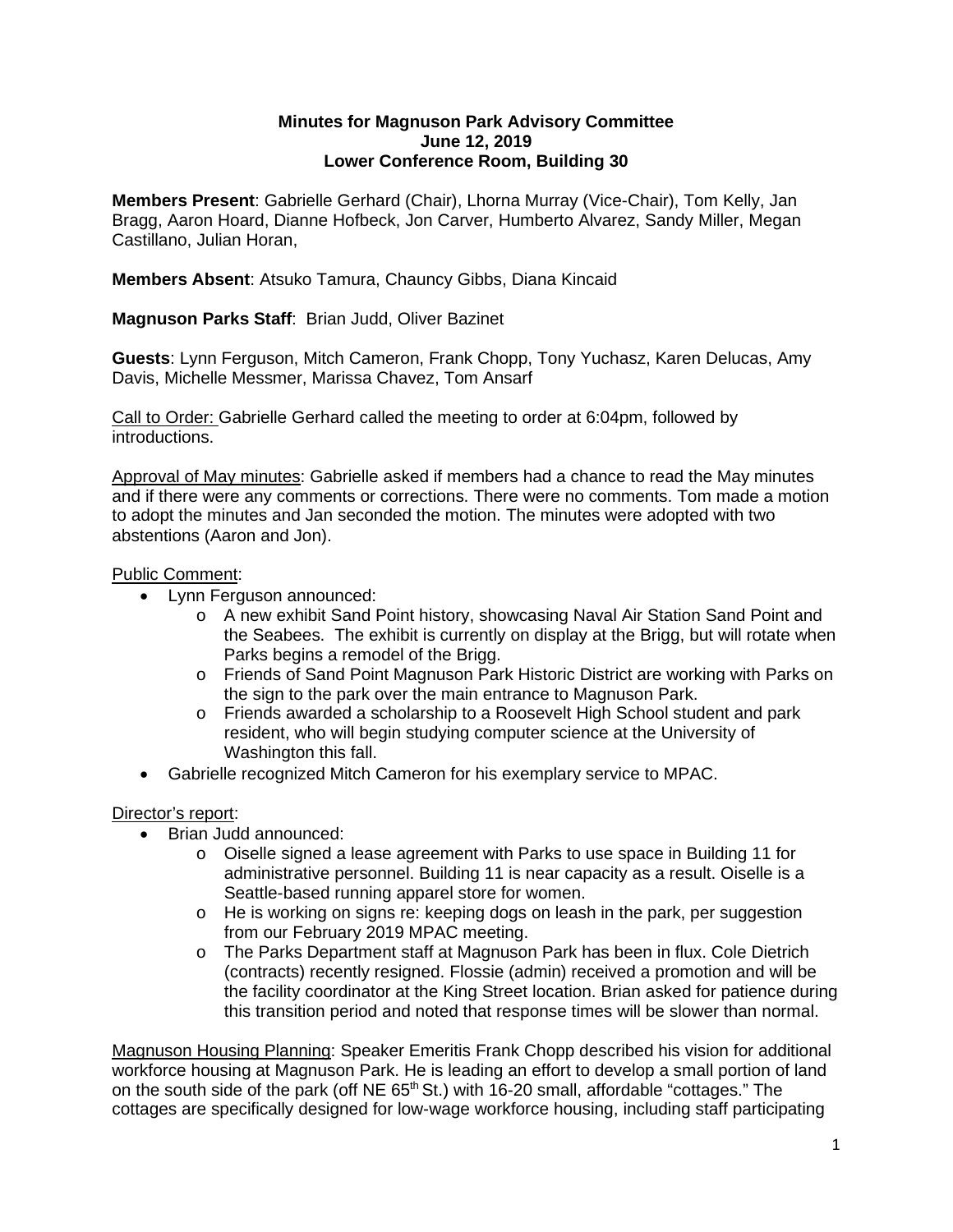in various workforce programs. These programs provide staff to assist with environmental, teaching and other important community programs, but there is no place where they can afford to live. The idea is to build attractive cottages that are generally 12 x 24 feet and contain a basic kitchenette, sink, shower and bedroom. Laundry facilities and a full kitchen are part of the master plan as are porches and a central community area. Contact Speaker Emeritis Chopp directly on his cell phone: 206-612-7071 or at [frank.chopp@comcast.net](mailto:frank.chopp@comcast.net) with questions or comments.

- The housing is designed by Ross Chapin Architects (https://rosschapin.com/). The plan is for 1-2 people to inhabit each cottage.
- Labor to build the cottages will be supplied through an apprenticeship program with the cottages assembled off site.
- A selection process to live in the new cottage community has not been established yet. Some sort of selection process will be established and MPAC members are invited to provide input.
- The average cost per unit to build each cottage is \$100,000, significantly less than the funding provided for the Magnuson Mercy housing project.
- The design team plans to present the site plan and sample cottage design at the July 10 MPAC meeting.
- In response to Tom's suggestion, Frank said they are open to natural landscaping.

Restoration Ecology Network team projects and on-going natural work: Tom Kelly presented information on restoration ecology work in Magnuson Park implementing the Magnuson Vegetation Management Plan. He stated that vegetation contributes to psycho-social well-being and human health and other ecosystem services such as air and water cleansing, temperature moderation, wildlife habitat, storm water flow reduction, and prevention of erosion. He showed the Green Seattle Reference [Map](https://www.greenseattle.org/information-for/forest-steward-resources/gsp-restoration-map/) (Link to map added in below), which provides information on vegetation across various zones. Color shading on the map indicates a zone's restoration status based on several metrics, such as the number of regenerating trees and species. Tom provided an update on several sections of the work at Magnuson:

- North Shore area west and north of Sail Sand Point: Much progress has been due to a very dynamic forest steward's efforts adding onto work done in previous decades for shoreline mitigation or by other volunteers and the park crew.
- South end: Contracted maintenance work between February and October 2018 removed invasive plants from Promontory Point area, the 2008-11 Wetland project areas, and some other areas south of the Cross Park and Frog Pond trails. After that, nearly 13,000 plants were installed in portions of those areas via a contract with EarthCorps. Still another contract with EarthCorps will provide establishment care for those plants and do additional maintenance between March and October of this year (2019). All of these contracts were funded and administered by the Department of Parks and Recreation natural area section, which also plays a large role in the Green Seattle Partnership work with forest stewards and Forterra.
- Central area between swim beach parking area and the off-leash area including Kite Hill: Work around the Kite Hill area is intended to link and enhance about 9 acres of partially wooded area into what will be the second largest contiguous forested section of the park. That requires removing dense "old-growth blackberry" with massive roots and other invasive plants and replacing them with native tree, shrub, and ground cover plants. EarthCorps has been contracted to recruit and lead volunteer events in the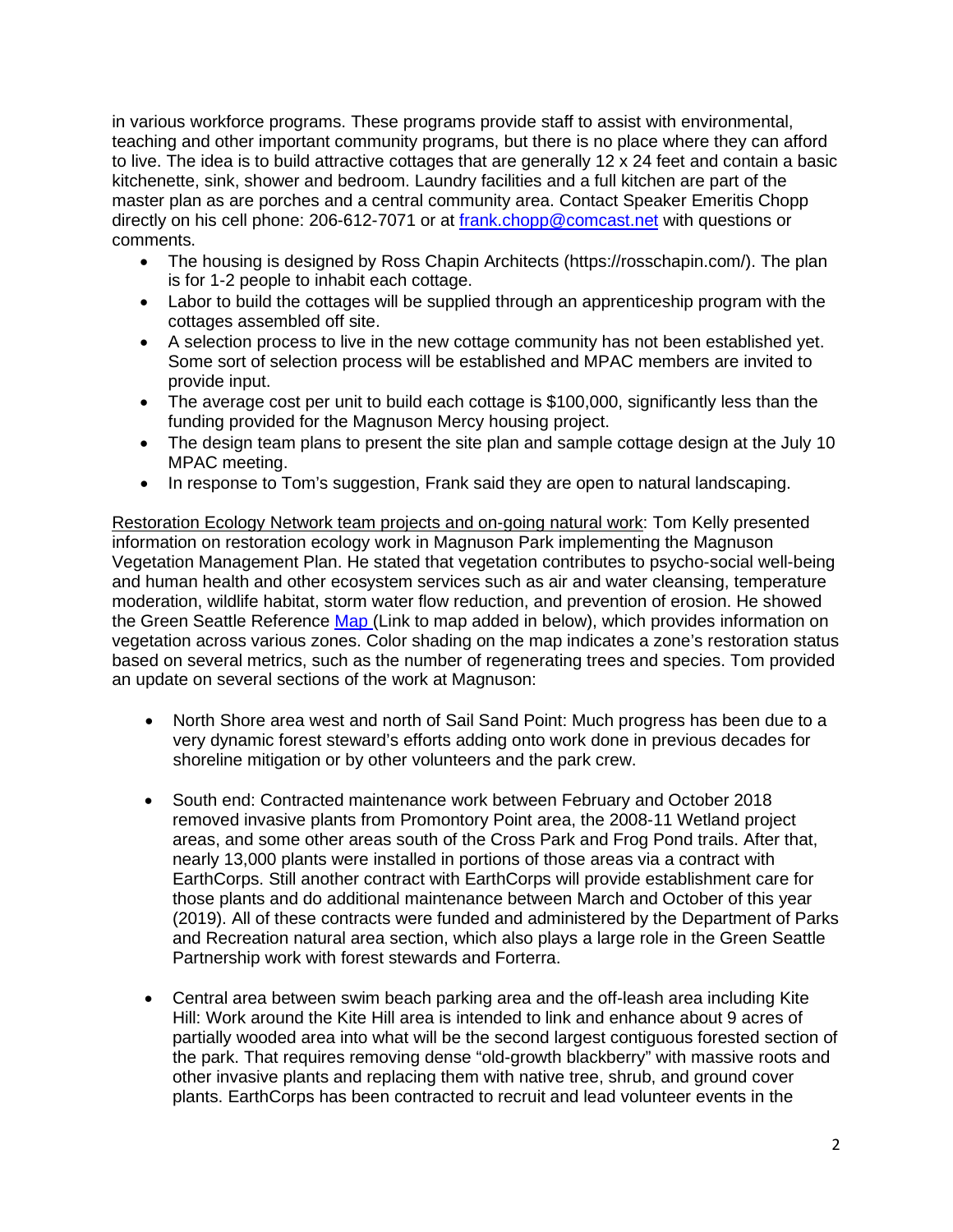wooded cottonwood grove area west of the swim beach parking area and in area between it and the mowed portion of Kite Hill, Other work in the Kite Hill area is being done via all volunteer forest stewards and by partnering with the University of Washington Restoration Ecology Network (UWREN). There have been 10 school year long UWREN projects in this section of the park since 2012. Each UWREN project area is analyzed by a student team comprised of about 6 seniors or graduate students who then plan and implement the project in coordination with a forest steward and the Department. Projects are typically one to two tenths of an acre in size. Tom showed a video compressing a 2018 team's clearing, mulching, and planting work into less than two minutes and also shared project posters from the two 2019 teams' projects located near the north cross park trail. All teams have been very productive, but the team which worked near the west toe of Kite Hill this year was exceptional. It restored 0.38 acres, held 25 volunteer events. The team provided over \$42,000 worth of labor via those events and additional team member time. The sum of both of this year's teams combined added up to over \$60,000 worth of labor (calculated using rates established by the Independent Sector, national coalition of non-profits, foundations and corporate giving plans.)

- •
- Link to Map referenced above: [https://www.greenseattle.org/information-for/forest](https://www.greenseattle.org/information-for/forest-steward-resources/gsp-restoration-map/)[steward-resources/gsp-restoration-map/](https://www.greenseattle.org/information-for/forest-steward-resources/gsp-restoration-map/)

Magnuson Park Projects: Oliver Basinet highlighted several maintenance projects for the park, which are part of the Magnuson Park Master Plan, funded through the Seattle Park District. Several electrical upgrades were completed to the Northshore area. In addition, a circulation plan will begin in 2020 and will attempt to focus on improving vehicle, pedestrian, and bicycle circulation. It will also evaluate restroom locations, accessibility, and signage. A number of important projects have been endorsed and may happen in the future, assuming Park District major maintenance funding, including:

- Hanger 2 roof replacement. Seattle Parks is responsible for maintenance of the structure, while the space within can be leased.
- Consistent with the circulation plan, this project would replace the vandalized tower comfort station, or replace it with a new comfort station elsewhere in the park.
- Turf replacement on fields #6 and #7 summer 2020. The plan is to replace the elastic padding and crumb rubber with new cork infill.
- New junior league play area.

PFM Roller Derby Update: Amy Davis provided an overview of the community contributions that PFM Roller Derby has made since January 2018. She stressed that the program has become a part of the Magnuson community through extensive outreach to neighbors and partners. The program is LGBTQ friendly and supports adult and youth skating with investment in equipment and people. Amy asked for MPAC support at the meeting as the group seeks to address concerns raised by Parks about Community Center maintenance. Specifically, Amy asked for a general letter of support regarding PFM's programming and said the letter would be used to make the case that the program should have access to the community center on weekends provide its programming. Following discussion, Lhorna moved that MPAC should write a letter of support for the roller derby program. Jon seconded the motion, which passed with 7 "yay" votes. Gabrielle volunteered to write the letter.